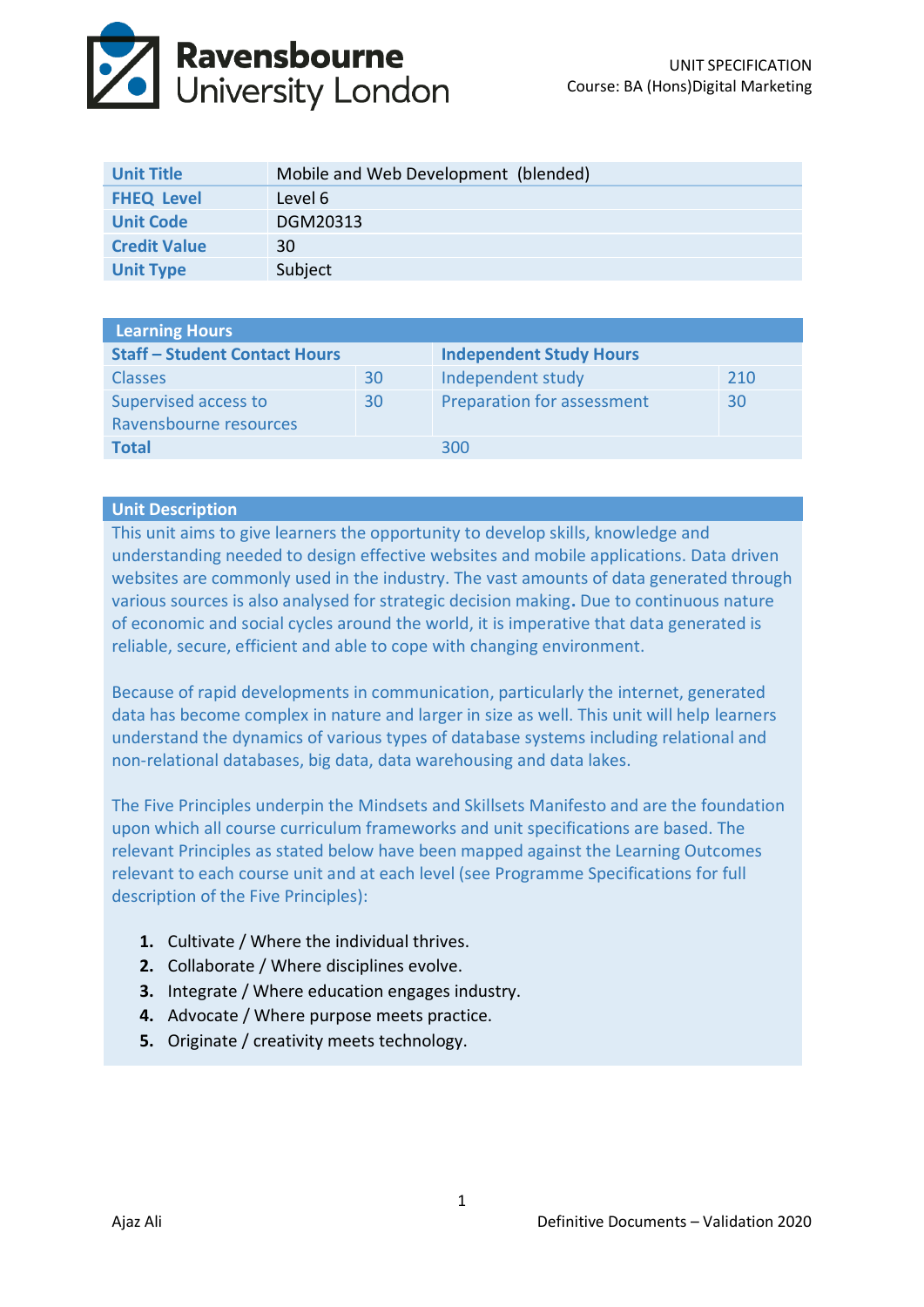#### **Unit Indicative Content**

This unit will provide good understanding of website and mobile application development tools and techniques.

- o Web design and development environment
- o Programming languages used for web development
- o Open source and vendor specific databases
- o Internet and Intranet hosting and available server technologies
- o Front end and back end web technologies
- o Web development standards
- o Search Optimisation
- o Client-side and Server-side security
- o Safe communication, encryption
- o HTTP, HTTPS, SSL etc.
- o HTML & CSS
- o Big Data
- o Web development tool and techniques
- o Rapid Development Techniques
- o Mobile App tools and techniques

# **Unit Aims**

- **1.** To demonstrate knowledge of web design and mobile application development and choices between open source and vendor specific systems.
- **2.** To be able to select suitable development environment for an application.
- **3.** To apply knowledge for development of a website or mobile application.
- **4.** To analyse and design a working solution for a website or mobile application.
- **5.** To evaluate the risks and suggest actions for web sites and mobile app safety.

#### **Unit Learning Outcomes**

LO 1 Research/Inspiration Demonstrate your capacity for information gathering techniques using a wide range of sources, providing visual, contextual and industry case-study research as appropriate.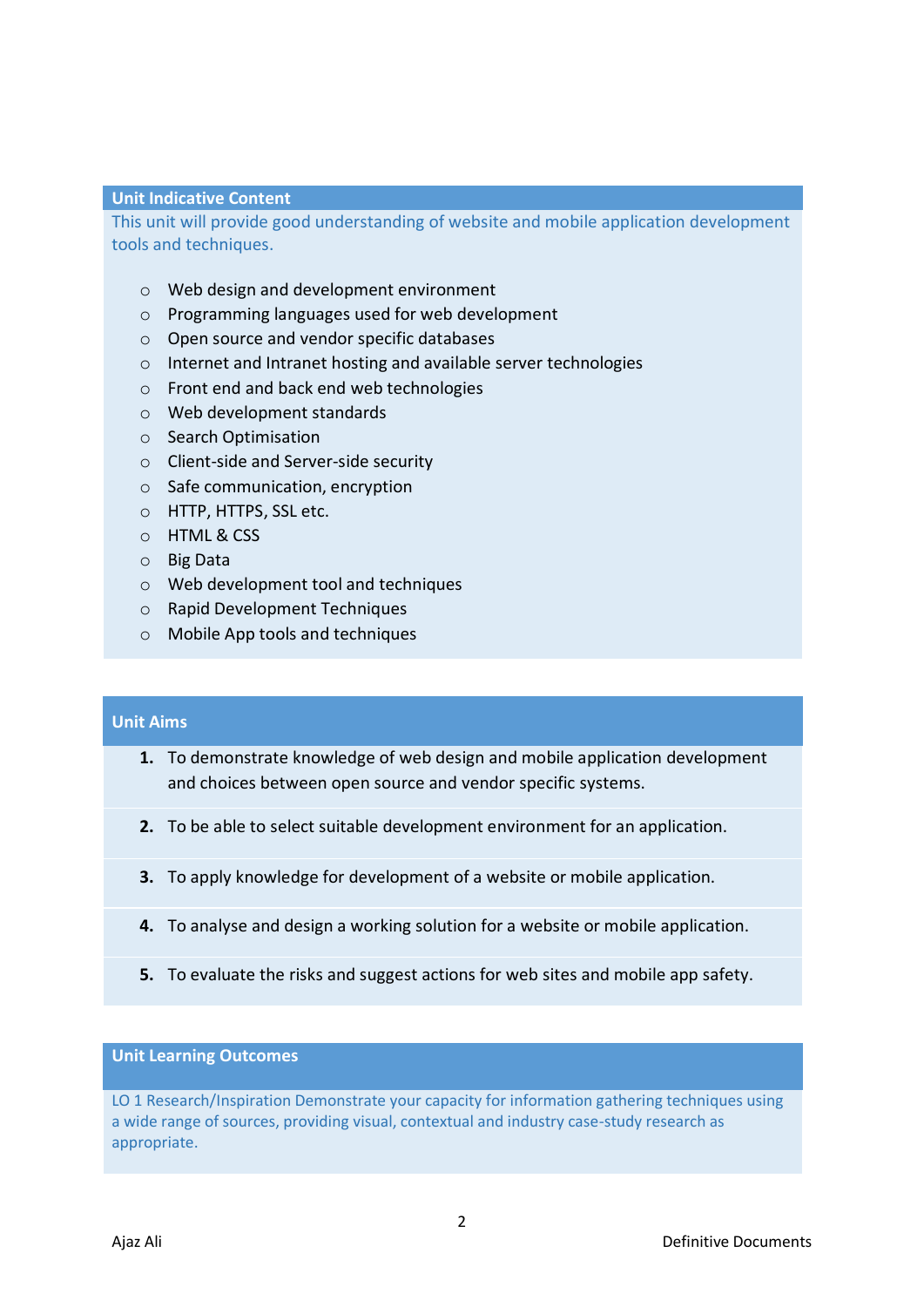Related Principle: ORIGINATE

### LO 3 Development/Prototyping

Demonstrate a range of tests and solutions, informed by knowledge of the principles of the creative process.

Related Principle: INTEGRATE

LO 4 (Pre) Production

Identify, select and apply an appropriate selection of processes, materials and methods that inform creative and academic practice.

Related Principle: COLLABORATE LO 6 Critical and creative mindsets Demonstrate enquiry into what makes good practice - both creatively and academically Related Principle: ORIGINATE

**Learning and Teaching Methods**

This unit will be delivered using a combination of:

- Lectures / Seminars
- Online activities
- Self-directed independent study
- Peer learning, group discussion, guest speakers

| <b>Assessment methods and tasks</b> |                                         |  |  |
|-------------------------------------|-----------------------------------------|--|--|
| <b>Assessment tasks</b>             | Weighting (%) (one grade or multi-grade |  |  |
|                                     | unit)                                   |  |  |
| Written portfolio                   | 30%                                     |  |  |
| Individual artefact presentation    | 70%                                     |  |  |

# **Indicative Assessment Criteria**

Research, develop and evaluate a website or Mobile Application using suitable tools and techniques for a specific idea/purpose (LO1, LO4)

Demonstrate a good understanding of development standards (LO4)

Evaluate your security techniques, their strength and weaknesses.

Justify your choice of development tool and compare / contrast with other available options (LO 6)

Demonstrate UX/UI skills and aesthetics in design of interface with a specific market segment in mind (LO6).

Discuss various deployment techniques of your mobile/web application and evaluate potential response (LO1, LO6)